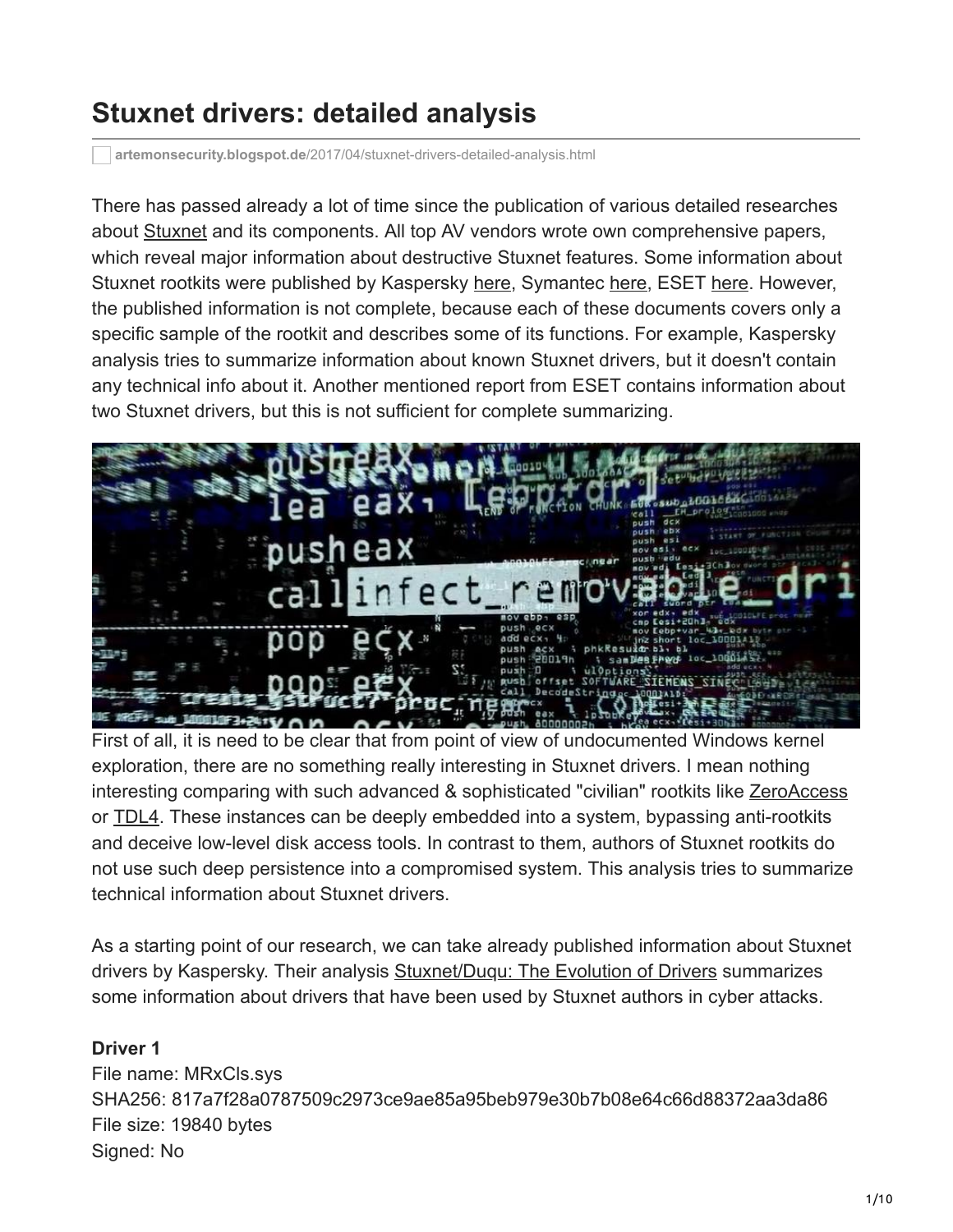Timestamp: 2009-01-01 18:53:25 Device object name: \Device\MRxClsDvX Main purpose: code injection AV detection ratio: 53/61

Data

First driver contains sensitive text information such as rootkit device name and path to its service into registry as encrypted data. After starting, the driver performs decryption of this data and we can extract it. Note that name of rootkit service is almost matches its device object name. First dword of decrypted data is also interesting, because it stores some flags, which have an impact on driver behaviour. For example, first bit of this dword restricts the work of rootkit code into Windows safe mode, while second is used as anti-debug trick. If second bit and *ntoskrnl!KdDebuggerEnabled* are active, the driver will not load.

Decrypted rootkit data also stores name of registry value (Data) that is used by the rootkit to determining what files should be injected into processes. So, these decrypted data are stored in the next sequence.

| \Device\MRxClsDvX                       |                 |                                            |
|-----------------------------------------|-----------------|--------------------------------------------|
| text:0001041E BE 78 02 00 00.           | mov             | esi, 278h                                  |
| text:00010423 B9 99 3E 01 00            | mou             | ecx, offset dwFlaq                         |
| text:00010428 E8 15 18 00 00.           | call            | fnDecryptData ; ecx->data; esi->size       |
| text:0001042D 88 1D 98 3E 01+.          | mov             | byte_13E98, bl                             |
| text:00010433.                          |                 |                                            |
| text:00010433.<br>jCheckFlag:           |                 | ; CODE XREF: start+70Tj                    |
| text:00010433 A1 99 3E 01 00.           | mov             | eax, dwFlag                                |
| text:00010438 A8 01.                    | test            | al, 1                                      |
| text:0001043A 74 10.                    | jz              | short jCheckRemoteDebugger                 |
| text:0001043C A1 B0 23 01 00.           | mov             | eax, ds:InitSafeBootMode                   |
| text:00010441 39 18.                    | $_{\text{cmp}}$ | [eax], ebx                                 |
| text:00010443 74 07.                    | jz.             | short jCheckRemoteDebuqqer                 |
| .text:00010445                          |                 |                                            |
| text:00010445.<br>jRetWithError:        |                 |                                            |
| text:00010445 B8 01 00 00 C0.           |                 | ; CODE XREF: start+B21j<br>eax, 0C0000001h |
| .text:0001044A EB 14                    | mov             |                                            |
|                                         | jmp             | short loc 10460                            |
| .text:0001044C                          |                 |                                            |
| .text:0001044C                          |                 |                                            |
| .text:0001044C<br>jCheckRemoteDebuqqer: |                 | ; CODE XREF: start+90Tj                    |
| .text:0001044C                          |                 | ; start+99Tj                               |
| text:0001044C A1 99 3E 01 00.           | mov             | eax, dwFlaq                                |
| text:00010451 A8 02.                    | test            | a1, 2                                      |
| text:00010453 74 09.                    | jz.             | short loc 1045E                            |
| text:00010455 A1 AC 23 01 00.           | mov             | eax, ds:KdDebuqqerEnabled                  |
| text:0001045A 38 18.                    | CMD             | [eax], bl                                  |
| .text:0001045C 75 E7                    | jnz             | short jRetWithError                        |
|                                         |                 |                                            |

\REGISTRY\MACHINE\SYSTEM\CurrentControlSet\Services\MRxCls

As driver is registered by Stuxnet with "boot" loading type, it can't perform whole initialization in *DriverEntry*, because neither NT kernel nor file system is ready to perform requests from clients. So, it calls API *IoRegisterDriverReinitialization* and delays own initialization. After *ReInitialize* rootkit function gets control, it checks Windows NT version and fills some dynamic imports. It also doing some preparatory operations and calls *PsSetLoadImageNotifyRoutine* for registering own handler on load image. This handler will response for code injection into processes. Below you can see scheme of rootkit initialization.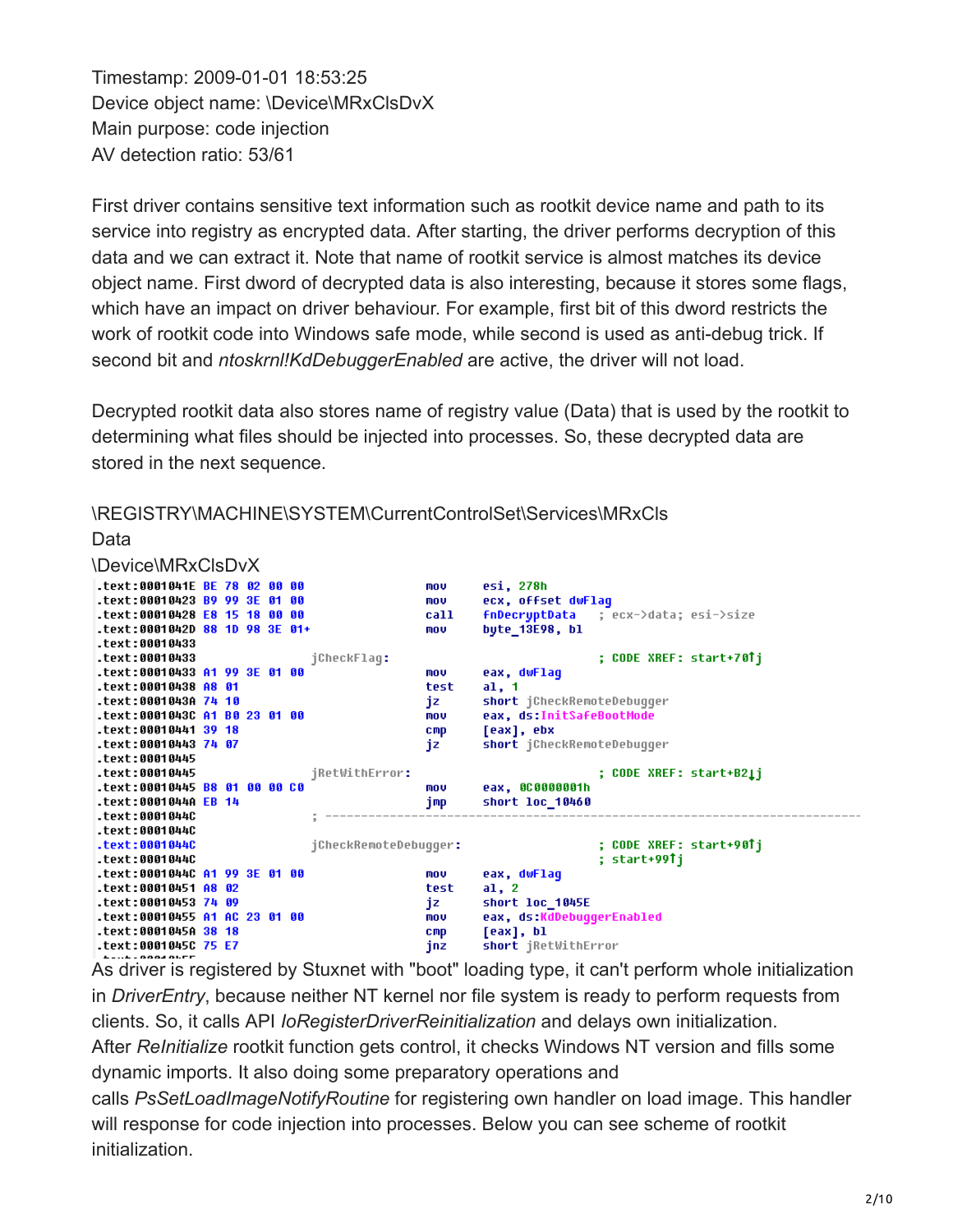

The driver registers following IRP handlers.

- IRP\_MJ\_CREATE
- IRP MJ CLOSE
- IRP\_MJ\_DEVICE\_CONTROL (*fnDispatchIrpMjDeviceControl*)

If you are not familiar with Windows NT drivers development, it is worth to note that any driver that allows to open handles on its device, registers, at least, two IRP handlers: IRP\_MJ\_CREATE for supporting operations *ZwCreateFile* and IRP\_MJ\_CLOSE for *ZwClose*. Our driver supports *ZwDeviceIoControl* interface, that's why it registers IRP\_MJ\_DEVICE\_CONTROL handler.

| text:00010A04.                             |  |  |                     |                    | FnDispatchIrpMjDeviceControl proc near ; DATA XREF: DriverEntry+F3To  |
|--------------------------------------------|--|--|---------------------|--------------------|-----------------------------------------------------------------------|
| text:00010A04.                             |  |  |                     |                    |                                                                       |
| .text:00010A04                             |  |  | var 10              |                    | $=$ dword ptr $-1$ Ch                                                 |
| .text:00010A04                             |  |  | var 4<br><b>IRP</b> | $=$ dword ptr $-4$ |                                                                       |
| .text:00010A04<br>.text:00010A04           |  |  |                     |                    | = dword ptr 0Ch                                                       |
| .text:00010A04                             |  |  | $e$ si IRP = $e$ si |                    |                                                                       |
| text:00010A04 6A 0C.                       |  |  |                     | push               | 8Ch                                                                   |
| text:00010A06 <mark>68 E8 3D 01 00.</mark> |  |  |                     | push               | offset unk 13DE8                                                      |
| text:00010A0B E8 F0 17 00 00.              |  |  |                     | call               | <b>fnSEH</b>                                                          |
| .text:00010A0B                             |  |  |                     |                    |                                                                       |
| text:00010A10 B9 02 00 00 C0.              |  |  |                     | mov                | ecx, 0C0000002h                                                       |
| .text:00010A15 89 4D E4                    |  |  |                     | mov                | [ebp+var 1C], ecx                                                     |
| text:00010A18 83 65 FC 00.                 |  |  |                     | and                | [ebp+var_4], 0                                                        |
| text:00010A1C 8B 75 0C.                    |  |  |                     | mov                | esi IRP, [ebp+IRP]                                                    |
| text:00010A1F 8B 46 60.                    |  |  |                     | mov                | eax, [esi IRP+60h] ; IRP->IoStack                                     |
|                                            |  |  |                     | cmp                | dword ptr [eax+0Ch], 223800h ; IoStack->DeviceIoControl.IoControlCode |
| text:00010A29 74 04.                       |  |  |                     | jΖ                 | short <i>iDispatchIOCTL</i>                                           |
| text:00010A29.                             |  |  |                     |                    |                                                                       |
| text:00010A2B 8B C1.                       |  |  |                     | mov                | eax, ecx                                                              |
| text:00010A2D EB 06.                       |  |  |                     | jmp                | short loc 10A35                                                       |
| .text:00010A2D                             |  |  |                     |                    |                                                                       |
| .text:00010A2F                             |  |  |                     |                    |                                                                       |
| .text:00010A2F                             |  |  |                     |                    |                                                                       |
| text:00010A2F.                             |  |  | jDispatchIOCTL:     |                    | ; CODE XREF: fnDispatchIrpMjDeviceControl+25Tj                        |
| .text:00010A2F 56                          |  |  |                     | pusni              | esi IRP                                                               |
| text:00010A30 E8 13 10 00 00               |  |  |                     | call               | <b>fnDispatchIOCTL</b>                                                |
| .text:00010A30                             |  |  |                     |                    |                                                                       |
| .text:00010A35                             |  |  |                     |                    | handler supports                                                      |
| .text:00010A35                             |  |  | loc 10A35:          |                    | ;        CODE        XREF: fnDispatchIrpMjDeviceControl+29Tj          |
| text:00010A35 8B F8.                       |  |  |                     | mou                | pending I/O operation<br>edi, eax                                     |
| text:00010A37 89 7D E4.                    |  |  |                     | mou                | [ebp-1Ch], edi                                                        |
| text:00010A3A 83 4D FC FF.                 |  |  |                     | or                 | dword ptr [ebp-4], OFFFFFFFFh                                         |
| .text:00010A3E EB 11                       |  |  |                     | jmp                | short iCheckOnStatusPending ; STATUS PENDING                          |

Handler *fnDispatchIrpMjDeviceControl* serves only for one purpose: to call undocumented Windows NT function *ZwProtectVirtualMemory*. Client should send to driver special IOCTL code 0x223800 for that (*DeviceIoControl*) and provide a special prearranged structure with parameters for API call. The driver uses buffered I/O.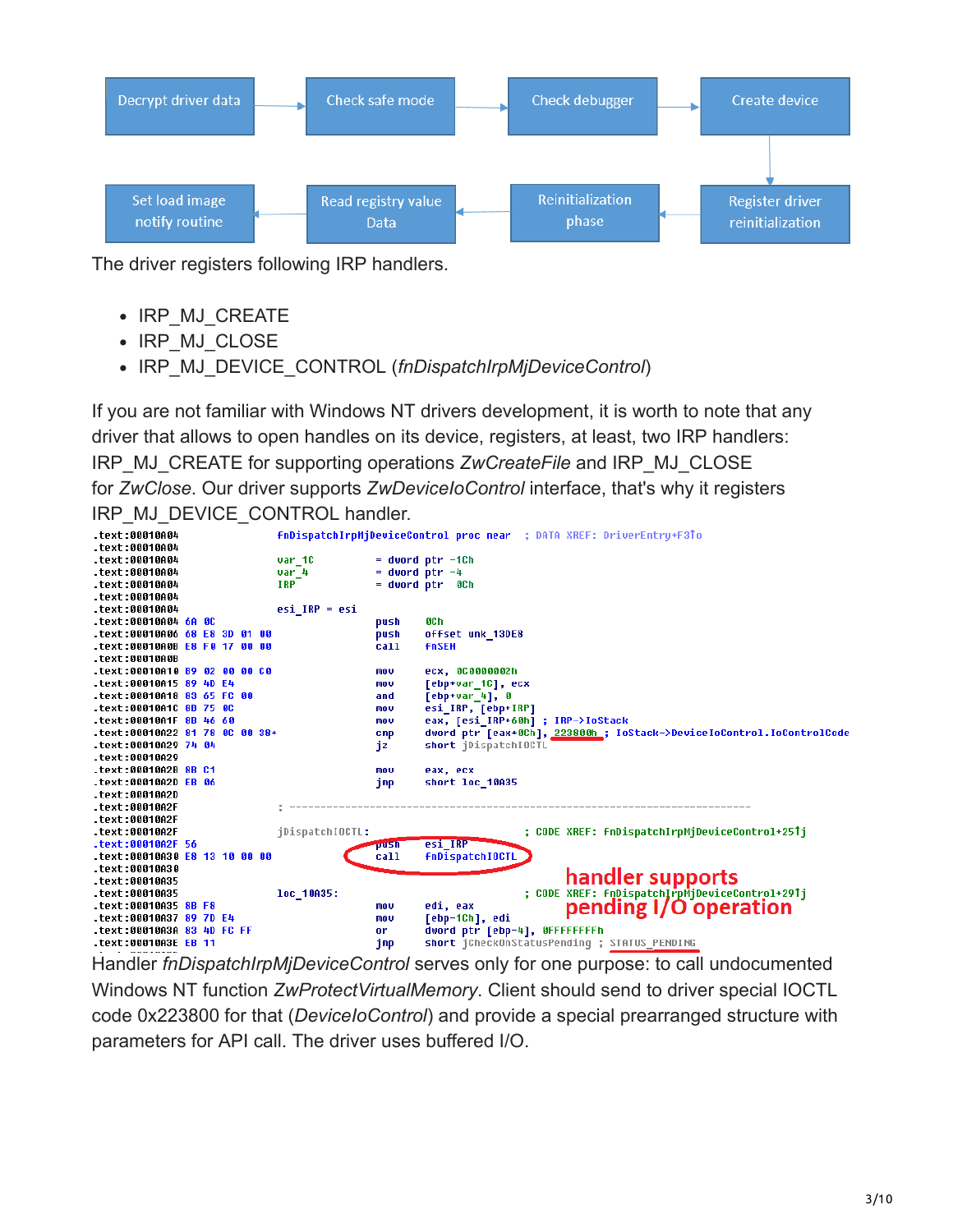| .text:00011A7D<br>text:00011A7D. | jGetZwProtectVirtualMemoryAddr: | ; CODE XREF: fnDispatchIOCTL+2CTj        | $\bullet$                                                          |
|----------------------------------|---------------------------------|------------------------------------------|--------------------------------------------------------------------|
| text:00011A7D 83 65 FC 00.       | and                             | $[ebp+var_4], 0$                         | <b>NTSTATUS</b>                                                    |
| text:00011A81 56.                | push                            |                                          | NtProtectVirtualMemory(                                            |
| text:00011A82 57.                |                                 | esi<br>edi                               | in HANDLE ProcessHandle,                                           |
|                                  | push                            |                                          | inout PUOID *BaseAddress,                                          |
| text:00011A83 8D 75 FC.          | lea                             | esi, [ebp+var_4]                         |                                                                    |
| text:00011A86 8D 7D F8.          | lea                             | edi, [ebp+pZwProtectVirtualMemory]       | inout PSIZE T RegionSize,                                          |
| text:00011A89 E8 94 EE FF FF.    | call                            | fnGetZwProtectVirtualMemoryAddr          | in WIN32_PROTECTION_MASK NewProtectWin32,                          |
| text:00011A89.                   |                                 |                                          | out PULONG OldProtect                                              |
| text:00011A8E 8B 45 FC           | nov                             | eax, [ebp+var_4]                         |                                                                    |
| text:00011A91 85 C0.             | test                            | eax, eax                                 |                                                                    |
|                                  | pop                             | edi                                      | $1***$                                                             |
| .text:00011A94 5E                | pop                             | esi                                      |                                                                    |
| text:00011A95 75 26              | inz                             | short iRet                               | <b>Routine Description:</b>                                        |
| text:00011A95.                   |                                 |                                          |                                                                    |
| text:00011A97 8D 43 20.          | lea                             | eax, [ebx+20h]                           | This routine changes the protection on a region of committed pages |
| text:00011A9A 50.                | push                            | : OldProtect<br>eax                      | within the virtual address space of the subject process. Setting   |
| text:00011A9B FF 30.             | push                            | dword ptr [eax] ; NewProtectWin32        | the protection on a range of pages causes the old protection to be |
| text:00011A9D 8D 43 18.          | lea                             | eax, [ebx+18h]                           | replaced by the specified protection value.                        |
| text:00011AA0 50                 | push                            | ; ReqionSize<br>eax                      |                                                                    |
| text:00011AA1 8D 43 10.          | lea                             | eax, [ebx+10h]                           | Note if a virtual address is locked in the working set and the     |
| text:00011AA4 50.                | push                            | ; BaseAddress<br>eax                     | protection is changed to no access, the page is removed from the   |
| text:00011AA5 FF 73 08.          | push                            | dword ptr [ebx+8] ; ProcessHandle        | working set since valid pages can't be no access.                  |
| text:00011AA8 8B 45 F8.          | nov                             | eax, [ebp+pZwProtectVirtualMemory]       |                                                                    |
| text:00011AAB FF 10.             | call                            | dword ptr [eax] ; ZwProtectUirtualMemory | Arquments:                                                         |
| text:00011AAD 85 C0.             | test                            | eax, eax                                 |                                                                    |
|                                  | inz                             | short jRet                               | ProcessHandle - An open handle to a process object.                |
| <b>tout-8881100E</b>             |                                 |                                          |                                                                    |

As we know, function *ZwProtectVirtualMemory* is not exported by the Windows kernel and this is another task which authors of MRXCLS.sys have been solved. For example, in case of Windows 2000, they try to find function signature with analysis of executable sections of ntoskrnl image. This signature you can see below.

|                               |  |  | sales the control                     |              |                                                           |
|-------------------------------|--|--|---------------------------------------|--------------|-----------------------------------------------------------|
| rdata:00012450.               |  |  |                                       |              |                                                           |
| .rdata:00012450               |  |  |                                       |              |                                                           |
| rdata:00012450.               |  |  | Win2k ZwProtectVirtualMemory Pattern: |              | ; DATA XREF: fnCheckNtServiceOnAllocateVirtualMemory+11Tr |
| rdata:00012450.               |  |  |                                       |              | ; fnCheckNtServiceOnAllocateVirtualMemory+27To            |
| rdata:00012450 B8 77 00 00 00 |  |  | mov                                   | eax, 77h     | : SSDT index                                              |
| .rdata:00012455 8D 54 24 04   |  |  | lea                                   | edx, [esp+4] |                                                           |
| .rdata:00012459 CD 2E         |  |  | int<br>2Eh                            |              | : DOS 2+ internal - EXECUTE COMMAND                       |
| .rdata:00012459               |  |  |                                       |              | ; DS:SI -> counted CR-terminated command string           |
| rdata:0001245B C2 14 00       |  |  | 14h<br>retn                           |              |                                                           |
| .rdata:0001245B               |  |  |                                       |              |                                                           |
| .rdata:0001245B               |  |  |                                       |              |                                                           |

Authors are trying to enumerate all useful ntoskrnl sections and for each of it call special

function that performs searching *ZwAllocateVirtualMemory* by signatures on Windows 2000 or little harder on Windows XP.

| .text:000119DD                                  |                       |                                 |
|-------------------------------------------------|-----------------------|---------------------------------|
| text:000119DD.                                  | jNextNtoskrnlSection: | ; CODE XREF: sub_11994+90Lj     |
| text:000119DD OF B7 C3.                         | <b>MOVZX</b>          | eax, bx                         |
| text:000119E0 6B C0 28.                         | imul                  | eax, 28h                        |
| text:000119E3 8D 14 30                          | lea                   | edx, [eax+esi]                  |
| .text:000119E6 E8 43 FD FF FF                   | call                  | <b>fnCheckSectionByFlagsame</b> |
| .text:000119E6                                  |                       |                                 |
| text:000119EB 84 C0.                            | test                  | al, al                          |
| .text:000119ED 74 31                            | iz                    | short jNextIteration            |
| .text:000119ED                                  |                       |                                 |
| text:000119EF 8B 42 08                          | mov                   | eax, [edx+8]                    |
| text:000119F2 8B 4A 10.                         | mov                   | $ecx, [edx+10h]$                |
| .text:000119F5 3B C1                            | cmp                   | eax, ecx                        |
| text:000119F7 73 02.                            | jnb                   | short loc 119FB                 |
| text:000119F7.                                  |                       |                                 |
| text:000119F9 8B C8.                            | mov                   | ecx, eax                        |
|                                                 |                       |                                 |
| text:000119F9.                                  |                       |                                 |
| .text:000119FB                                  |                       |                                 |
| $-text:000119FB$                                | loc 119FB:            | ; CODE XREF: sub 11994+63↑j     |
| text:000119FB 8B 42 0C                          | <b>MOV</b>            | eax, [edx+0Ch]                  |
| text:000119FE 03 45 F4.                         | add                   | eax, [ebp+NTKernelBaseAddress]  |
| text:00011A01 8D 55 FF.                         | lea                   | edx, [ebp-1]                    |
| text:00011A04 52.                               | push                  | edx                             |
| text:00011A05 8D 55 F8.                         | lea                   | edx, [ebp+var 8]                |
| text:00011A08 52.                               | push                  | edx                             |
|                                                 | add                   | ecx, eax                        |
| text:00011A0B 51.                               | push                  | ecx                             |
| text:00011A0C 50.                               | push                  | eax                             |
| text:00011A0D 8D 45 D8                          | lea                   | eax, [ebp+var 28]               |
| text:00011A10 50.                               | push                  | eax                             |
| text:00011A11 C6 45 FF 01.                      | mo v                  | $[ebp+var_1], 1$                |
| .text:00011A15 E8 6A FE FF FF<br>.text:00011A15 | call                  | fnFindZwAllocateVirtualMemory   |

Main purpose of this Stuxnet rootkit is code injection. As we can see from its code, the driver tries to read configuration data of injection either from registry parameter *Data*, either from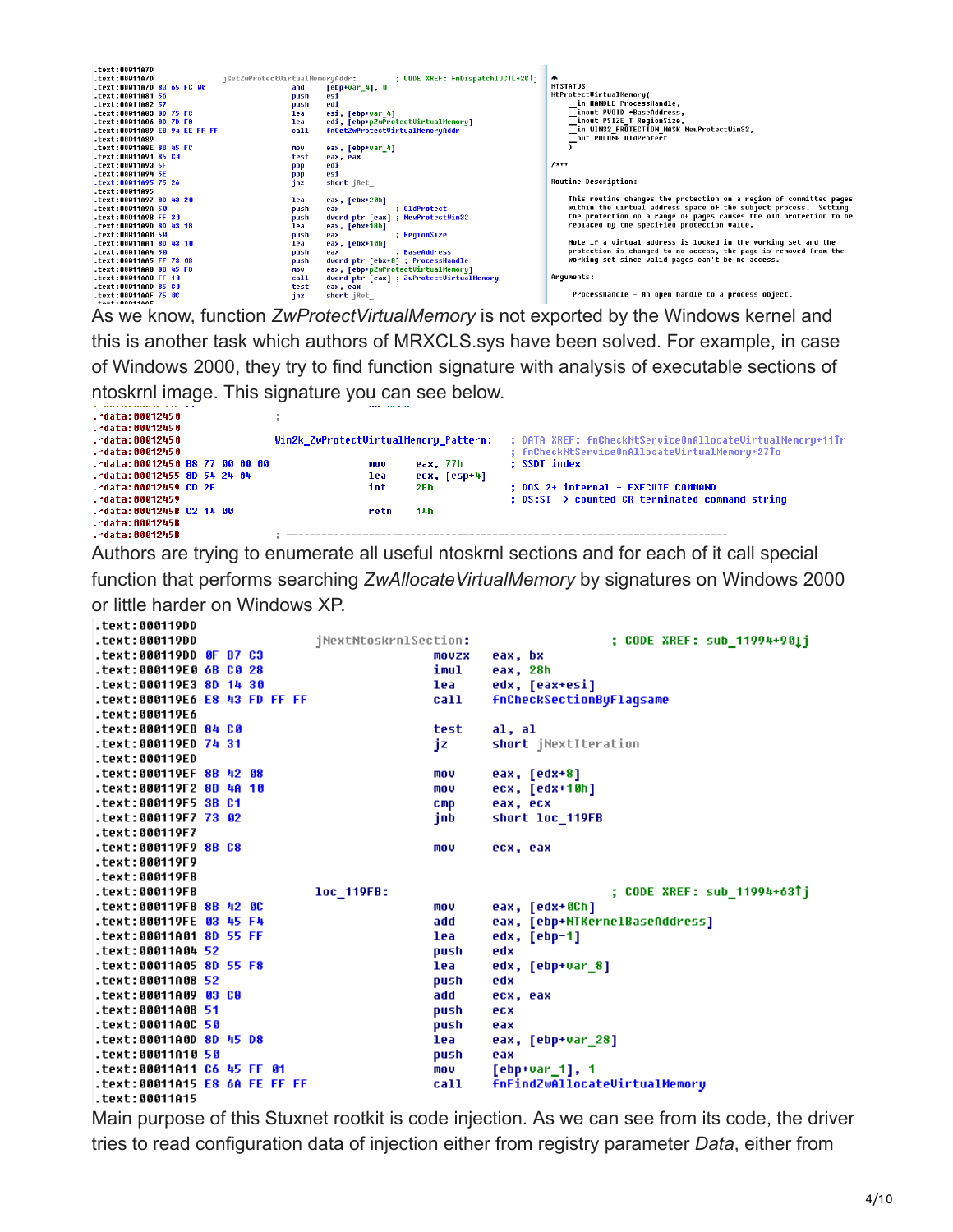file, if its name is present into malware sample. In analyzed sample, name of configuration file is absent. Injection configuration data is prepared by user mode part of malware. Injection mechanism was perfectly described by ESET in their paper. The driver performs injection into process in two phases: first phase is preparatory and second is major.



On second phase it tries to read content of file, decrypts it and injects it into process address space. File names for injection are stored into configuration file or registry parameter *Data*.



As we can see from the code analysis, authors have developed rootkit for injection malicious code into processes. Data for injection is prepared by Stuxnet user mode code. The driver registers handler for image load notify and performs injection into two phases. It also supports one IOCTL command for changing protection for virtual memory pages of process with help of *ZwProtectVirtualMemory*. For finding this unexported and undocumented function into ntoskrnl, it uses raw bytes search based on special signatures.

# **Driver 2**

File name: Mrxnet.sys SHA256: 0d8c2bcb575378f6a88d17b5f6ce70e794a264cdc8556c8e812f0b5f9c709198 File size: 17400 bytes Signed: Yes Timestamp: 2010-01-25 14:39:24 Device object name: none Main purpose: malicious files hiding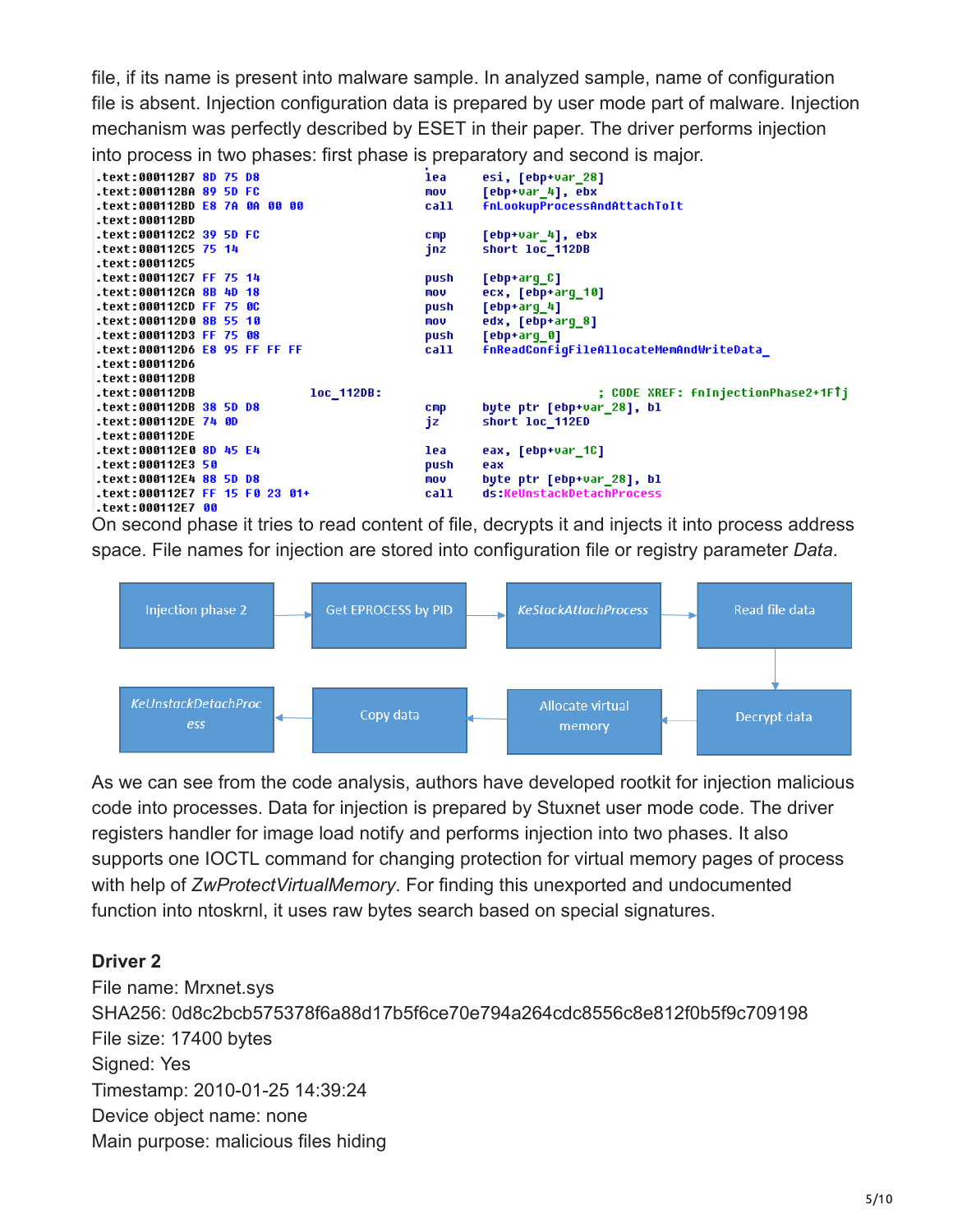Unlike first driver MRXCLS.sys, authors of Mrxnet.sys don't perform anti-analysis checks in the start function of driver. Mrxnet.sys is a FS filter driver that controls some file operations. The rootkit tries to hide some file types by controlling IRP\_MJ\_DIRECTORY\_CONTROL request and removes information about it from buffer.<br>Lext:00010765<br>iNextHandler:



As we can see from code, the driver plays with two types of devices: firstly its own CDO [\(Control Device Object\) that represents FS filter and secondly devices that were created](https://msdn.microsoft.com/en-us/windows/hardware/drivers/ifs/the-filter-driver-s-control-device-object) to filter files related operations on specific volumes. In case of CDO, the rootkit dispatches widely known request IRP\_MJ\_FILE\_SYSTEM\_CONTROL and

operation IRP\_MN\_MOUNT\_VOLUME. This operation is used by Windows kernel in case of mounting new volume into a system. After got this request, the rootkit creates new device object, registers completion routine and attaches device to newly mounted device. This method allows for driver to monitor appearance in a system new volumes, for example, volume of removable drive.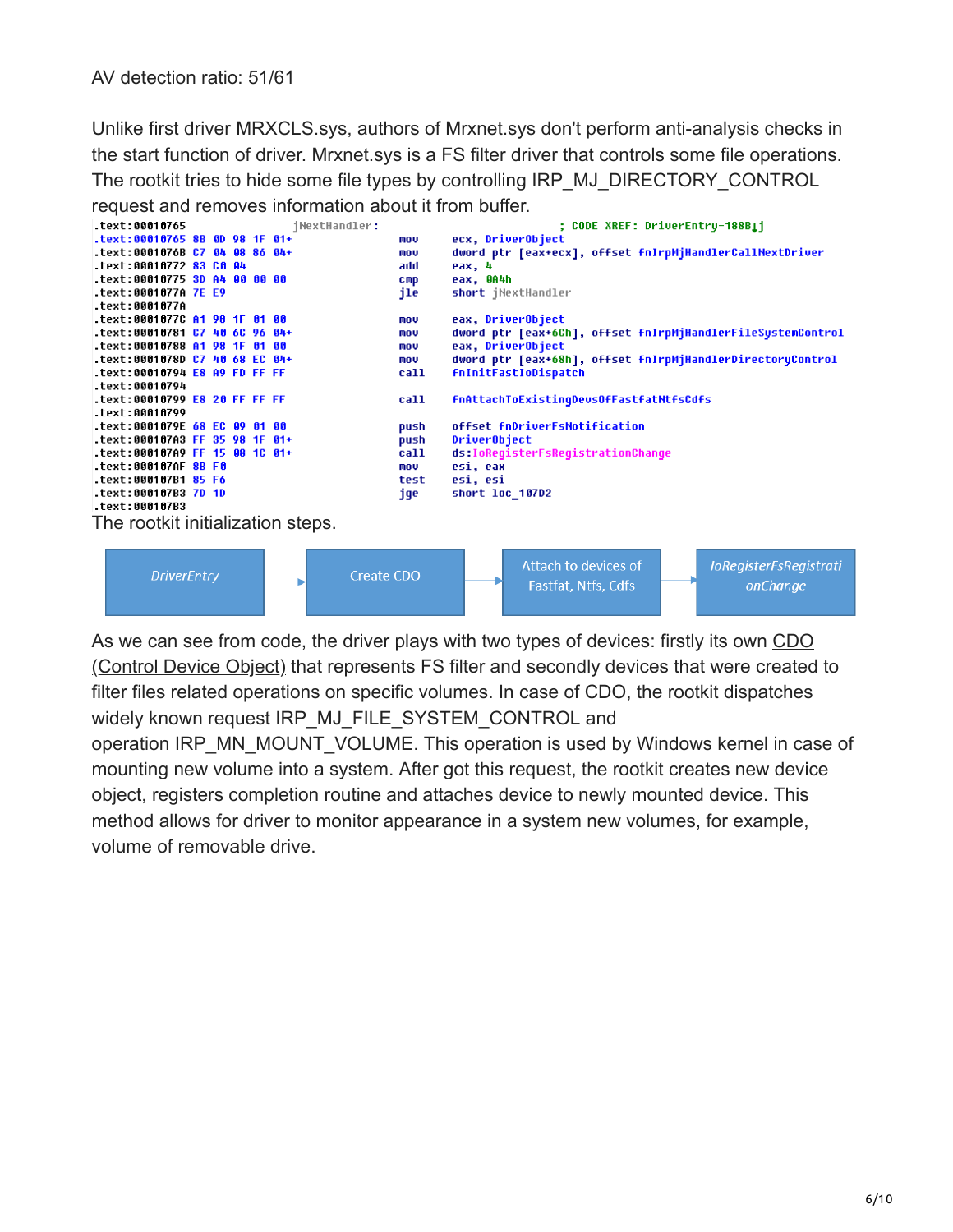

As you can see from the picture above, the driver also calls *IoRegisterFsRegistrationChange* I/O manager API for registering its handler that Windows kernel will call each time, when new file system driver CDO is registered into a system. In this handler, the driver creates new device and attaches it to passed CDO or removes device in case of file system driver deletion.

Major purpose of Mrxnet.sys driver is hiding Stuxnet malicious files. Windows kernel provides *ZwQueryDirectoryFile* API for requesting information about files in directory. This API function calls driver handler of IRP\_MJ\_DIRECTORY\_CONTROL operation. So, the rootkit registers own IRP\_MJ\_DIRECTORY\_CONTROL handler and sets completion routine when such request is passed through handler. In this completion routine it analyzes buffer with data and checks file names in it. It erases from buffer files with extension .LNK and .TMP. It also imposes additional restrictions on hiding. For example, in case of .LNK file, its size should be equal 0x104B.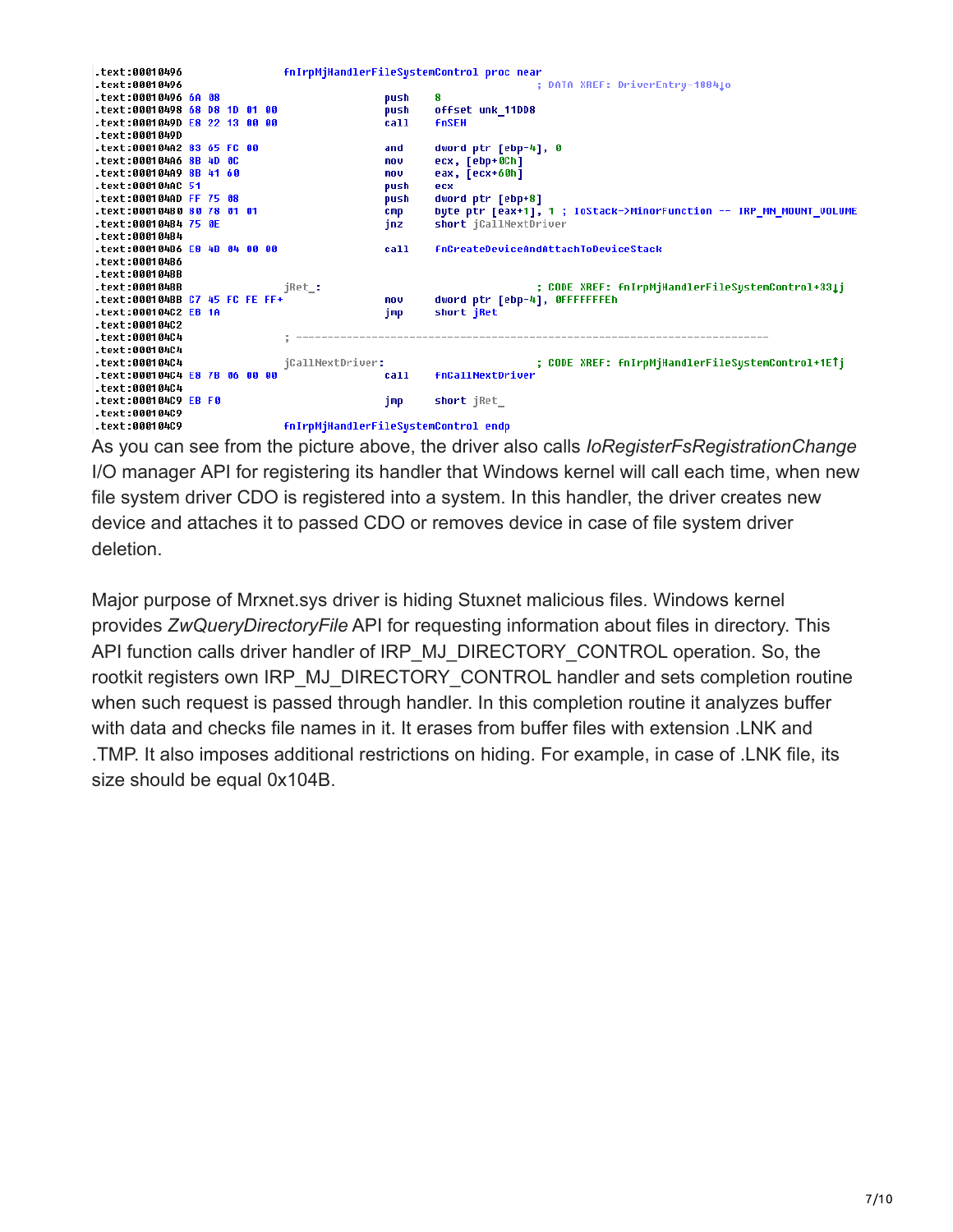.text:00011708 6A 04 push 4 eax, [ebx+esi\*2-8] .text:0001170A 8D 44 73 F8 lea eax, offset a\_1nk; ".LNK" **check.LNK** .text:0001170E 50 push .text:0001170F B8 98 1B 01 00 mnu .text:00011714 E8 C1 FD FF FF call **fnStrCmpi** extension .text:00011714 .text:00011719 84 CO test  $a1. a1$ .text:0001171B 75 12 jnz short jRemoveInfoFromBuf .text:0001171B .text:0001171D .text:0001171D loc\_1171D: ; CODE XREF: sub\_11688+70Tj .text:0001171D ; sub\_11688+79↑j ... .text:0001171D FF 75 F4  $[$ ebp+var $_$ C] push  $[$ eb $p$ +var $[10]$ .text:00011720 FF 75 F0 push .text:00011723 56 .<br>push  $\overline{e}$ si $\overline{ }$ .text:00011724 8B F3 mou esi, ebx .text:00011726 E8 CB FE FF FF fnCheckFileNameInList ; check on .TMP call .text:00011726 check .TMP .text:0001172B 84 C0 test  $a1, a1$ .text:0001172D 74 1C short 1oc\_1174B iz .text:0001172D extension .text:0001172F ; CODE XREF: sub\_11688+93↑j .text:0001172F jRemoveInfoFromBuf: .text:0001172F 8B 45 0C mou eax, [ebp+arg\_4] .text:00011732 85 CO test eax, eax .text:00011734 74 2F jz short loc\_11765 .text:00011734 .text:00011736 8B 4D FC ecx, [ebp+var\_4] mou .text:00011739 2B C8 sub ecx, eax .text:0001173B 51 push ecx .text:0001173C 03 C7 eax, edi add .text:0001173E 50 push eax erase info .text:0001173F 57 push edi .text:00011740 FF 15 5C 1C 01+  $cal1$ ds:memmove .text:00011746 83 C4 0C add esp, OCh

It should be noted that such technique of files hiding were described in famous book "Rootkits: Subverting the Windows kernel" by Hoglund, Butler.

#### **Driver 3**

File name: Jmidebs.sys SHA256: 63e6b8136058d7a06dfff4034b4ab17a261cdf398e63868a601f77ddd1b32802 File size: 25552 bytes Signed: Yes Timestamp: 2010-07-14 09:05:36 Device object name: \Device\{3093983-109232-29291} Main purpose: code injection AV detection ratio: 50/61

This driver is pretty similar to MRxCls.sys and serves only for code injection into processes. The following properties distinguish it from original MRxCls.sys.

- New device object name \Device\{3093983-109232-29291}
- New registry service name imidebs
- New registry service parameter name (injection data) IDE
- New IOCTL code for reading (caching) configuration data
- New constants in decryption routine.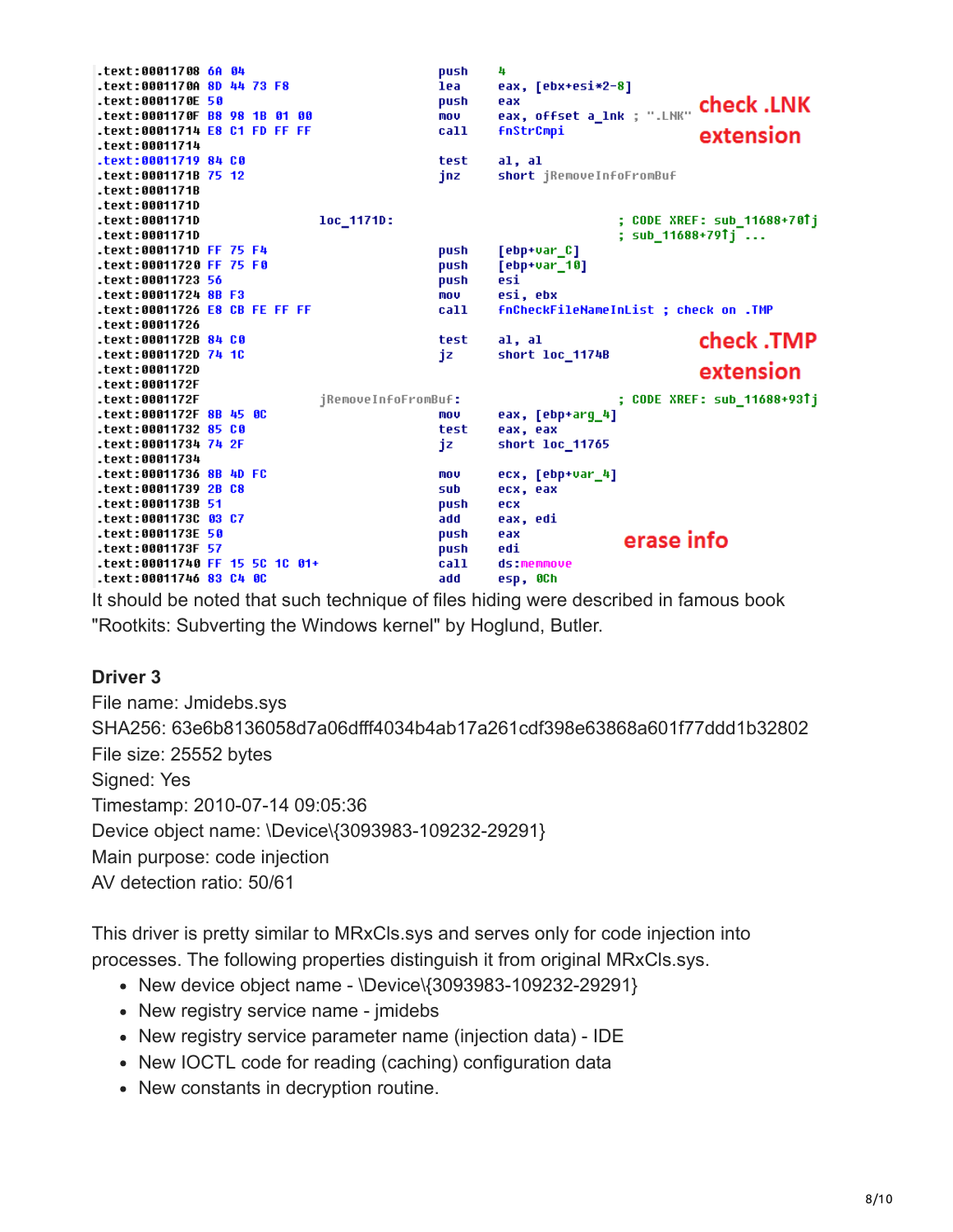Decrypted strings.

# \REGISTRY\MACHINE\SYSTEM\CurrentControlSet\Services\jmidebs IDE

\Device\{3093983-109232-29291}



The rootkit contains additional IOCTL function, which specializes in caching configuration data. This data are used for injection malicious Stuxnet code.